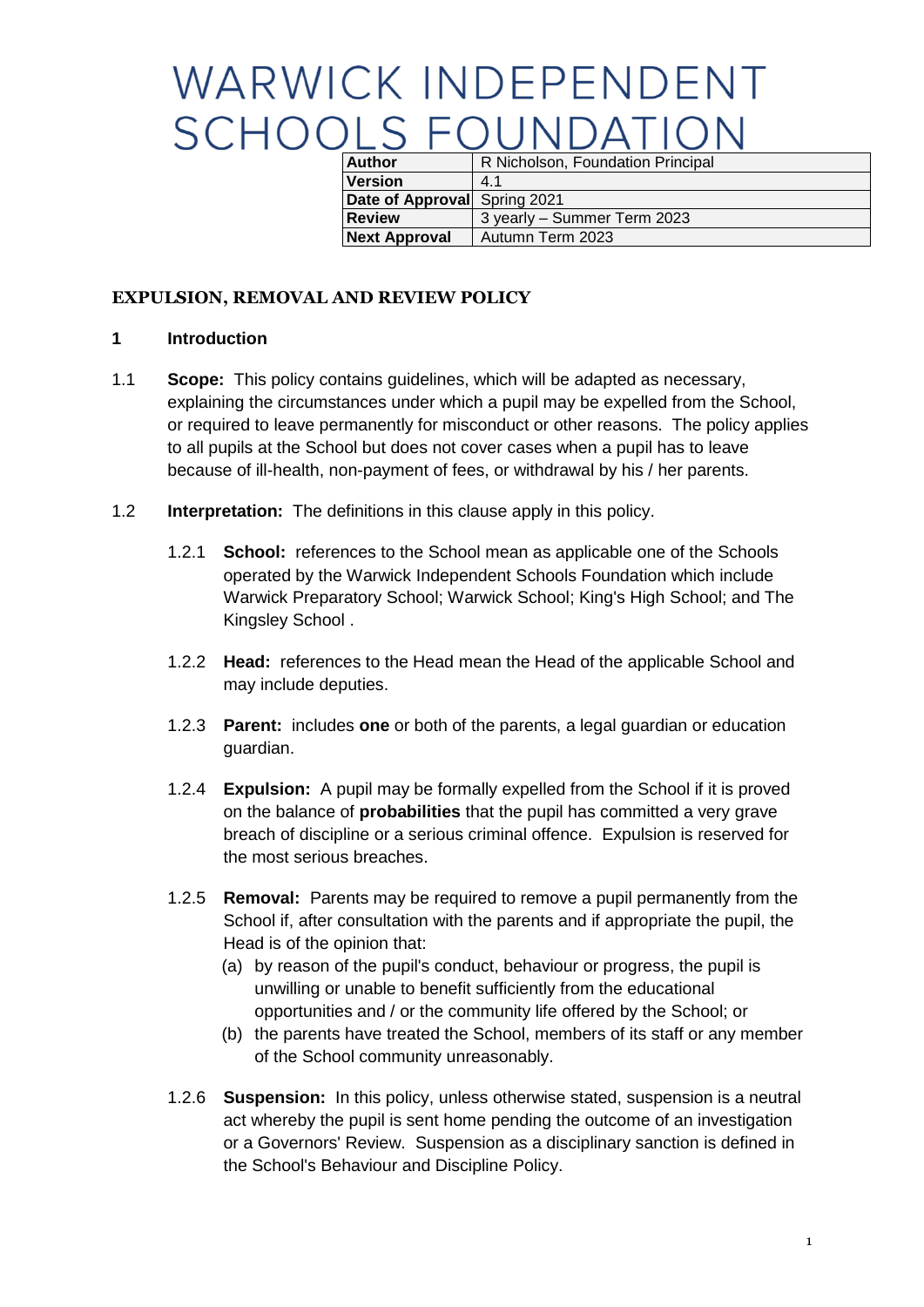## **2 Policy statement**

- 2.1 **Aims:** The aims of this policy are:
	- to support the School 's behaviour code
	- to ensure procedural fairness and natural justice
	- to promote co-operation between the School and parents when it is necessary for the School that a pupil should leave earlier than expected.
- 2.2 **Misconduct:** The main categories of misconduct which may result in expulsion or removal include but are not limited to:
	- supply/possession/use of certain drugs and solvents or their paraphernalia or substances intended to resemble them, or alcohol or tobacco or vapes
	- theft, blackmail, physical violence, intimidation, racism or persistent bullying
	- misconduct of a sexual nature; supply or possession of pornography
	- possession or use of unauthorised firearms or other weapons
	- vandalism or computer hacking
	- persistent attitudes or behaviour which are inconsistent with the School 's ethos
	- other serious misconduct which affects the welfare of a member or members of the School community or which brings the School into disrepute (single or repeated episodes) on or off School premises.
- 2.3 **Equality:** The School will make reasonable adjustments for managing behaviour which is related to a pupil's special educational need or disability. Where expulsion needs to be considered, the School will ensure that a pupil with a disability or special educational needs and / or his / her parents are able to present their case fully where their disability or special educational needs might hinder this. Any religious requirements affecting the pupil will also be considered.

#### **3 Procedure**

- 3.1 **The procedure**: The procedure followed by the School in cases where a sanction of Expulsion or Removal may be imposed by the Head are summarised in the flowchart at **Appendix 1** to this Policy. The three stages of this procedure are as follows:
	- 3.1.2 **Investigation procedure -** further details of the procedures to be followed at this stage are set out in **Appendix 2**
	- 3.1.3 **Disciplinary meeting with the Head -** further details of the disciplinary meeting are set out in **Appendix 3.**
	- 3.1.4 **Review meeting -** further details of the Review meeting are set out in **Appendix 4.**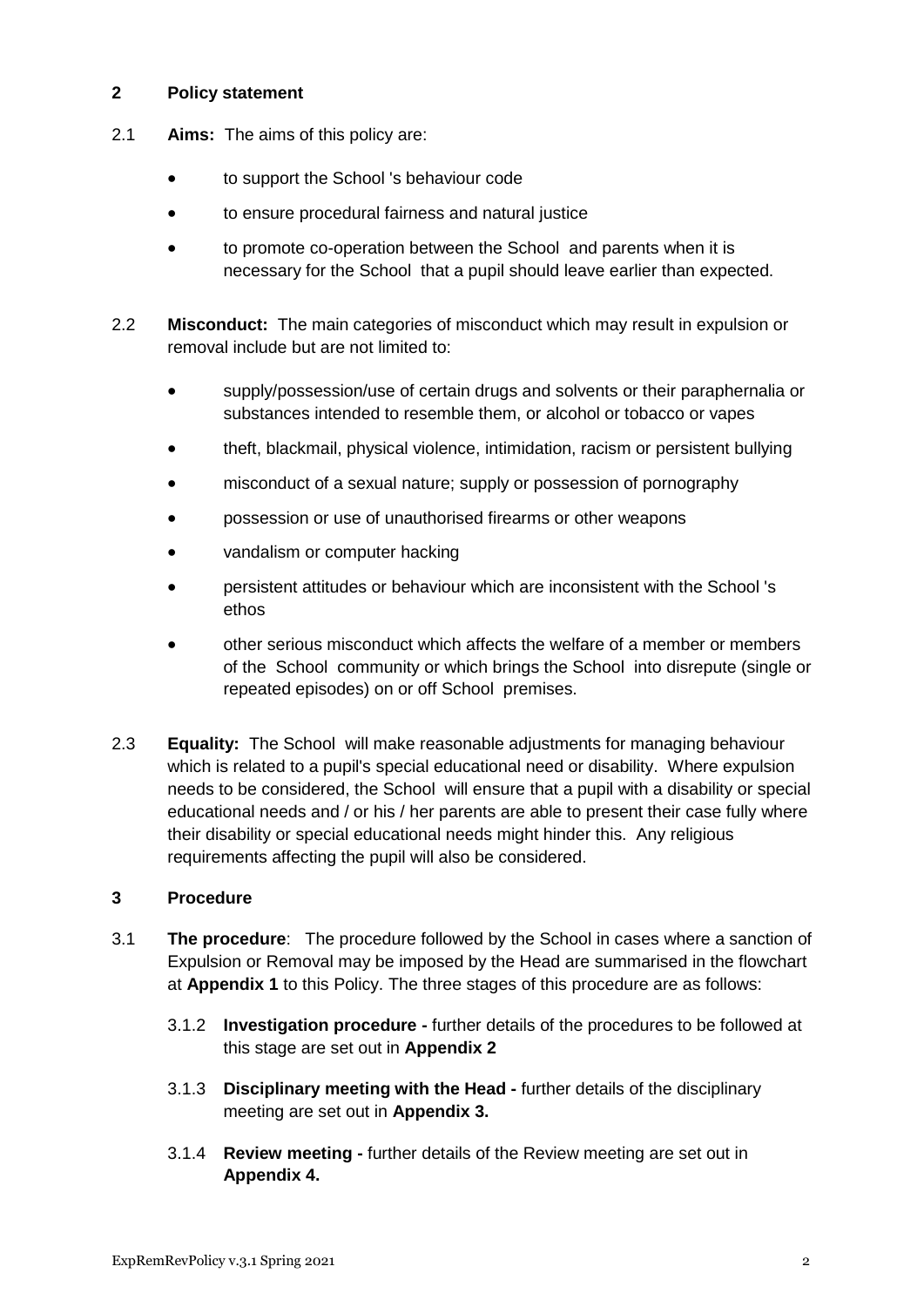## **Procedural flowchart**

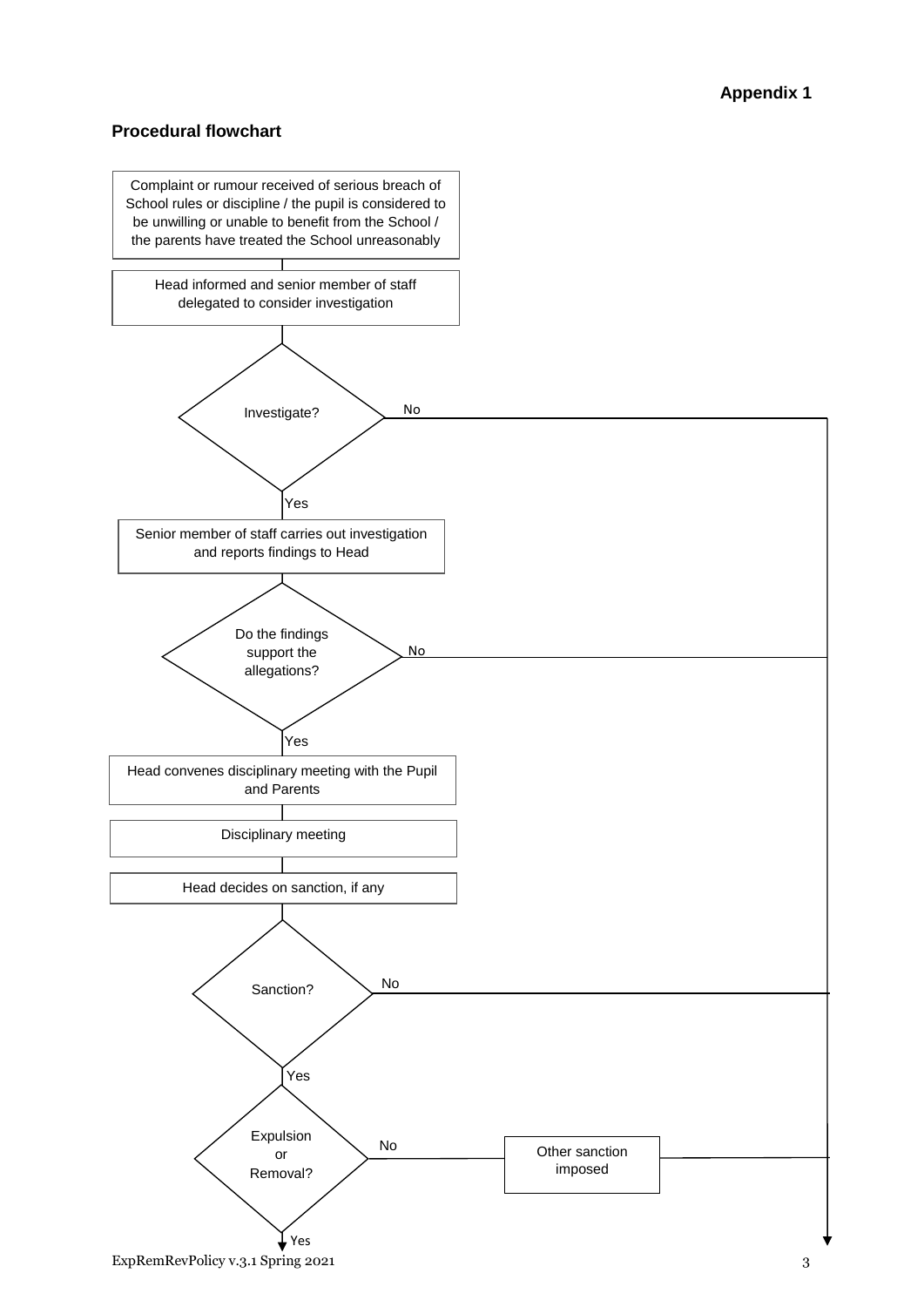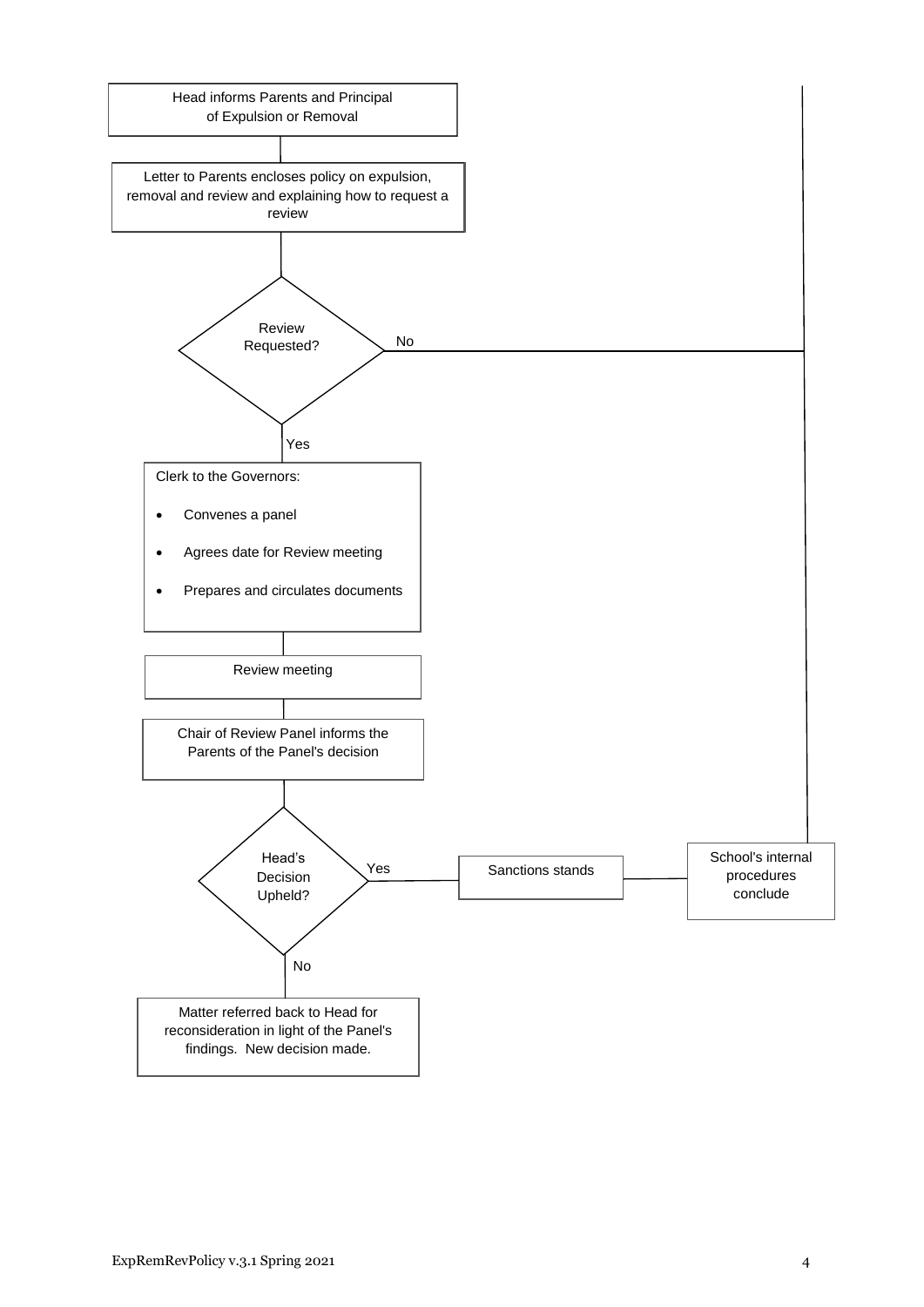#### **Investigation procedure**

- **1. Complaints:** A complaint or rumour about serious misconduct or cases in which the Head considers that a pupil is unwilling or unable to benefit sufficiently from the educational opportunities and / or the community life offered by the School or parents have treated the School, members of its staff or any member of the School community unreasonably will be investigated. This investigation will normally be coordinated by a senior member of staff, and its outcome will be reported to the Head. Parents will be informed as soon as reasonably practicable if a complaint under investigation is of a nature that could result in the pupil being Expelled or Removed from the School.
- **2. Suspension:** A pupil may be suspended from the School while a complaint is being investigated or while an investigation is suspended (see paragraph 6 below). Should a suspension continue for a period of more than five School days, the School will take reasonable steps to put in place arrangements to ensure the continuing education of the pupil. Parents or guardians should note that there may be a delay in providing work whilst teaching staff are given the opportunity to determine what work should be set. Alternatively, the pupil may be placed under a segregated regime on School premises.
- **3. Search:** We may decide to search a pupil's space and belongings and ask him / her to turn out the contents of pockets or a bag, if we consider there is reasonable cause to do so. Clothing will not be searched until it has been removed from the wearer and care will be taken to ensure reasonable privacy. This policy does not authorise an intimate search or physical compulsion in removing clothing. Only outer clothing will be searched. If necessary, the police would be called. See also the School's Behaviour and Discipline Policy for the School's policy on searching and confiscation.
- **4. Interview:** A pupil may be interviewed informally by a member of staff to establish whether there are grounds for a formal investigation. If the pupil is then interviewed formally about a complaint or rumour, arrangements will be made for him / her to be accompanied by a member of staff of his / her choice and/or by a parent (if available at the relevant time). A minute of the interview will be recorded in writing by the interviewing member of staff.
- **5. Ethos:** An investigation and any subsequent meeting will be conducted fairly and in a way which is appropriate to a school, without formal legal procedures.
- **6. Suspension of an investigation:** It may be necessary to suspend an investigation, for example where external agencies such as the police or social services are involved and have advised that this is necessary. A decision to suspend an investigation will take into account advice from an appropriate external agency and will be subject to periodic review.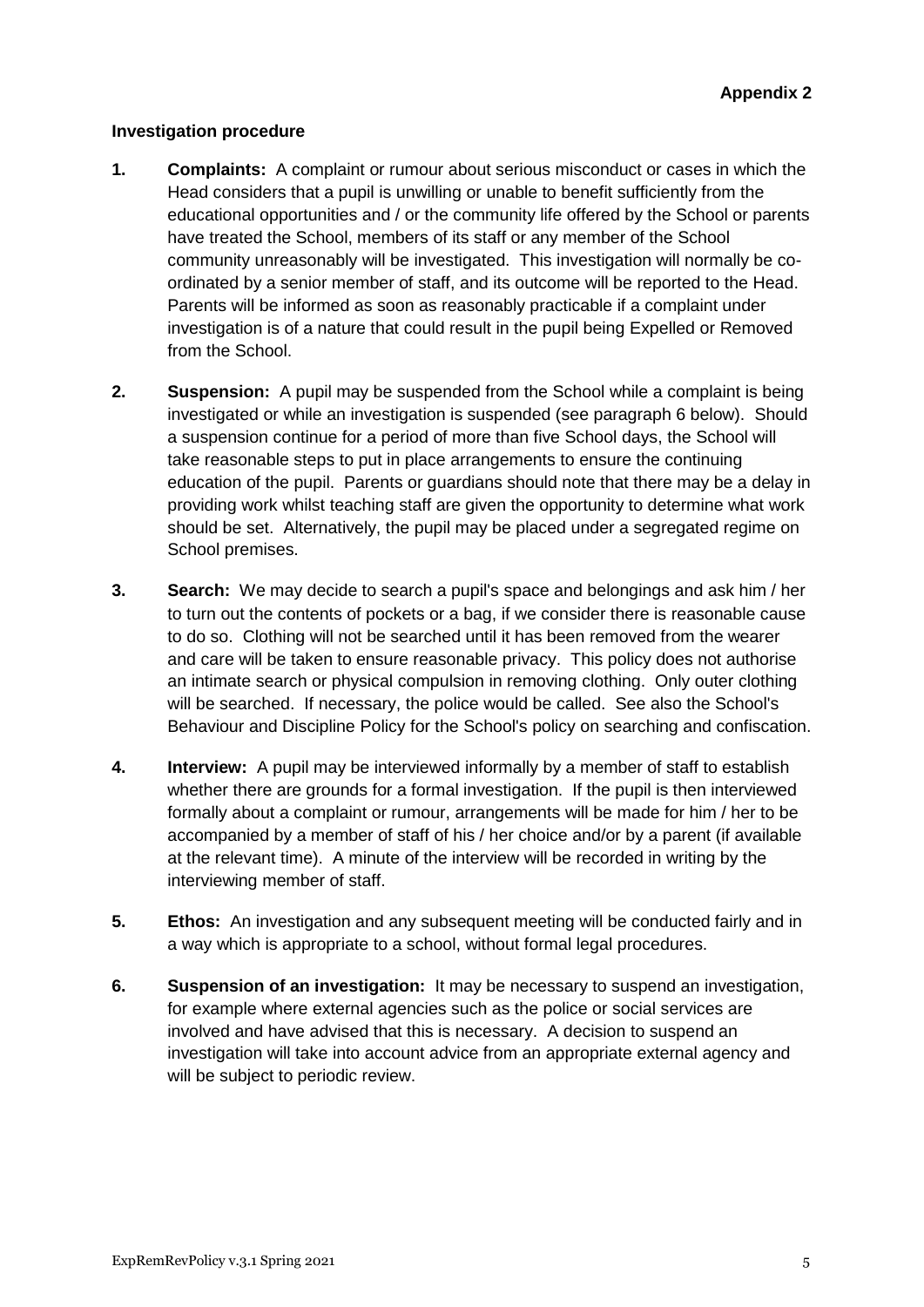## **Disciplinary meeting with the Head**

- **1. Preparation:** The Foundation Principal will be informed of the meeting. Documents available at the disciplinary meeting before the Head will include:
	- a statement setting out the points of complaint against the pupil or, where applicable, the parents
	- written statements and notes of the evidence supporting the complaint, and any relevant correspondence
	- the Investigation Report
	- the pupil's school file and (if separate) conduct record
	- the relevant School policies and procedures.
- **2. Attendance:** The pupil and his / her parents (if available) will be asked to attend the disciplinary meeting with the Head at which the appointed senior member of staff will explain the circumstances of the complaint and his / her investigation. The pupil may also be accompanied by a member of staff of his / her choice. Where the complaint concerns the behaviour of the parents, the pupil will not generally be expected to attend the meeting and this procedure applies to the parents only.

The pupil and his / her parents will have an opportunity to state their side of the case. Members of staff will be on hand to join the meeting if needed, and their statements will be disclosed but, in most cases, the anonymity of pupils will be preserved.

If the parents or the pupil have any special needs or disability which call for additional facilities or adjustments (e.g. parking or the provision of documents in large print or other accessible format) those requirements should be made known to the Head so that appropriate arrangements can be made.

If a parent is unable to attend because of, for example, travel and working commitments, the School will make reasonable alternative arrangements to ensure the parent can be involved, remotely if necessary, with the disciplinary process and their child's education.

- **3. Proceedings:** There are potentially three distinct stages of a disciplinary meeting:
	- 3.1 **The complaints:** The Head will consider the complaint/s and the evidence, including statements made by and/or on behalf of the pupil or, where applicable, the parents. Unless the Head considers that further investigation is needed, he / she will decide whether the complaint has been sufficiently proved. The standard of proof shall be the civil standard, i.e. the balance of probabilities. Appropriate reliance may be placed on hearsay evidence but the Head will not normally refer to the pupil's disciplinary record at this stage.
	- 3.2 **The sanction:** If the complaint has been proved the Head will outline the range of disciplinary sanctions which he / she considers are open to him / her. He / She will take into account any further statement which the pupil and/or others present on his behalf, or the parents, wish to make. The pupil's disciplinary record will be taken into account where the complaint concerns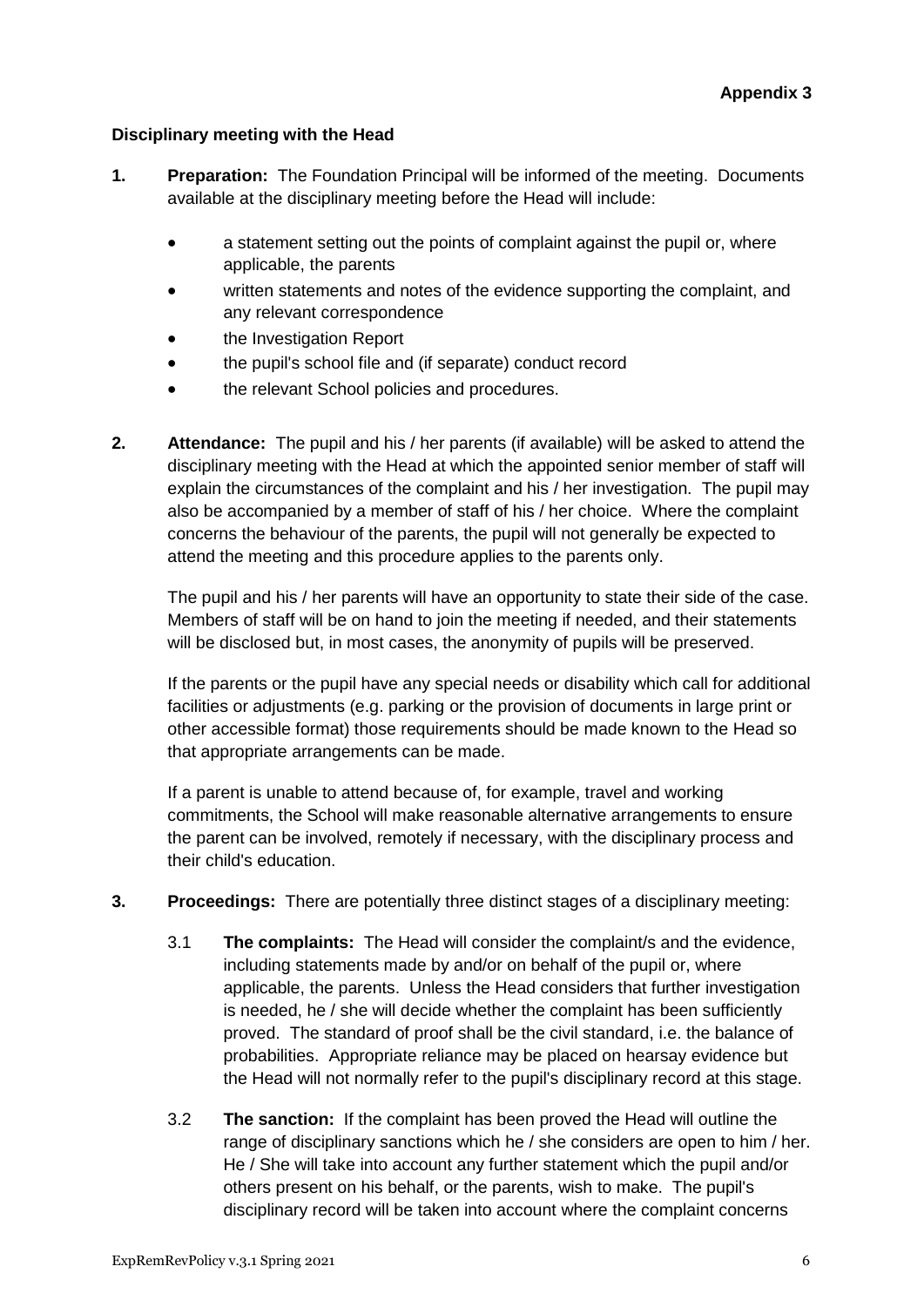the conduct of the pupil. Then, or at some later time, normally within 24 hours, the Head will give his / her decision in writing, with reasons.

- 3.3 **Leaving status:** If the Head decides that the pupil must leave the School , he / she will consult with a parent before deciding on the pupil's leaving status (see below).
- **4. Delayed effect:** A decision to Expel or Remove a pupil shall take effect seven days after the decision was first communicated to a parent. Until then, the pupil shall remain suspended and away from School premises. If within seven days the parents have made a written application for a Review by the Governors of the decision, the pupil shall remain suspended until the Review has taken place and either the sanction is upheld or a reconsidered decision made.

#### **5. Leaving status**

- 5.1 **Explanation:** If a pupil is Expelled or Removed, his / her leaving status will be one of the following: Expelled, Removed or if the offer is made and accepted Withdrawn by parents.
- 5.2 **Detail:** Additional points of leaving status include:
	- the form of letter which will be written to the parents and the form of announcement in the School
	- the form of reference which will be supplied for the pupil
	- the entry which will be made on the School record and the pupil's status as a leaver
	- arrangements for transfer of any course and project work to the pupil, his / her parents or another school
	- whether (if relevant) the pupil will be permitted to return to School premises to sit public examinations
	- whether (if relevant) the School can offer assistance in finding an alternative placement for the pupil
	- whether the pupil will be entitled to leavers' privileges
	- the conditions under which the pupil may re-enter School premises in the future
	- financial aspects: payment of any outstanding fees and extras; whether the deposit will be returned or credited; refunded of prepaid fees.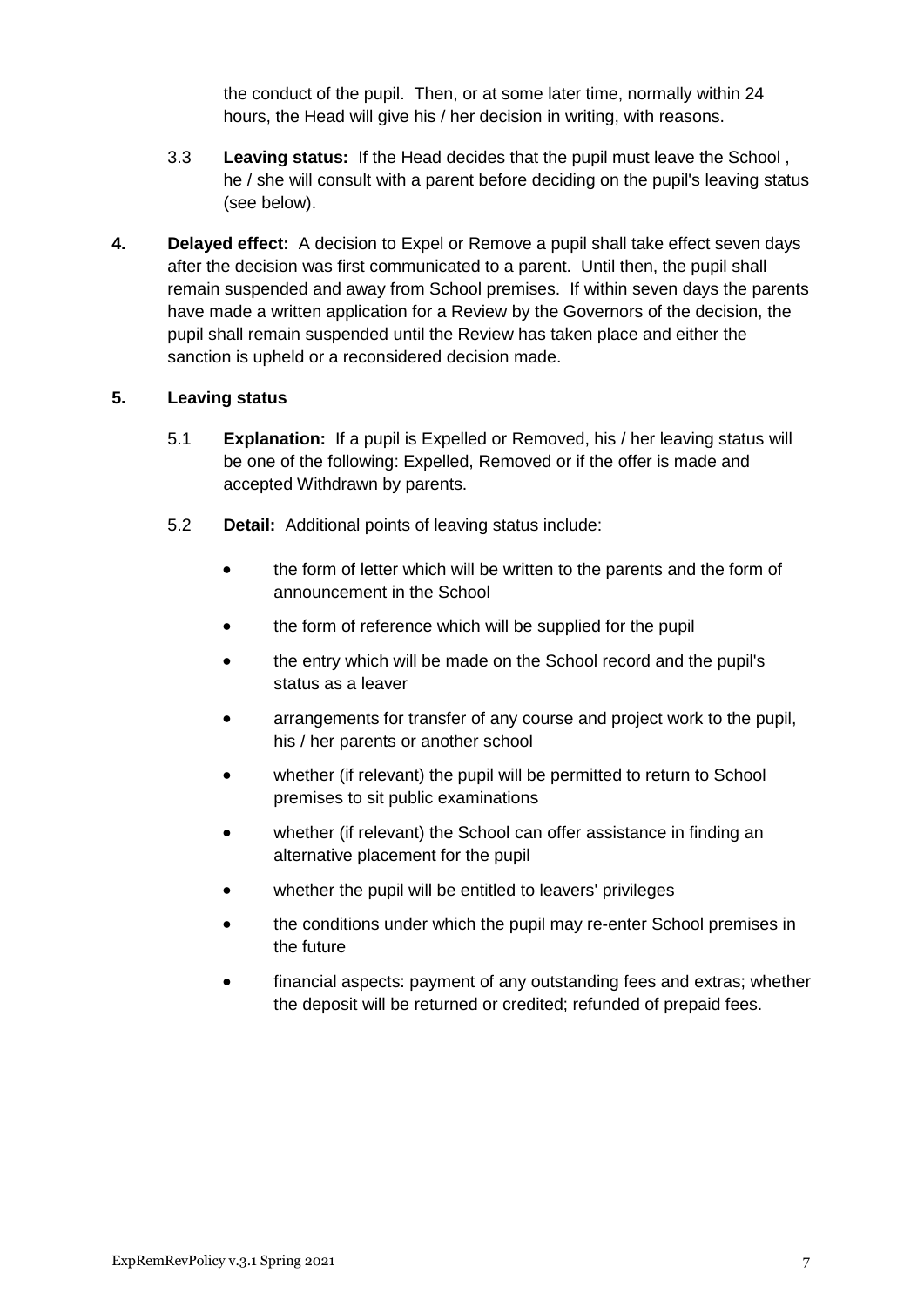## **Review**

- **1. Request for review:** A pupil or his / her parents may request a Review by the Governors of the Head's decision to Expel or Remove a pupil or where a decision has been made to impose the disciplinary sanction of suspension on a pupil for 11 school days or more, or where such suspension would prevent the pupil from taking a public examination. The application must be made in writing using the Request Form at **Appendix 5** and received by the Foundation Principal within seven days of the Head's decision being notified to the parents, or longer by agreement. If the parents or the pupil have any special needs or disabilities which call for additional facilities or adjustments, details should be included with the Request so that appropriate arrangements can be made.
- **2. Grounds for review:** In their application the parents must state the grounds on which they are asking for a Review and the outcome which they seek. For the avoidance of doubt, a mere disagreement with the decision of the Head will not of itself be grounds sufficient for a Review.
- **3. Review Panel:** The Review will be undertaken by a three member sub-committee of the Governing Body. The panel members will have no detailed previous knowledge of the case or of the pupil or parents and will not include the Chair of Governors. Selection of the Panel will be made by the Clerk to the Governors. With the exception of the Chair of Governors, those Governors not appointed to the Panel will not be provided with information about the case. Parents will be notified in advance of the names of the panel members. Fair consideration will be given to any bona fide objection to a particular member of the Panel. The Panel may, if requested by the parents, include an independent member who has no connection with the management or running of the School.
- **4. Role of the Panel:** The role of the Panel is to consider the documentation provided by the parties and representations made and to decide whether to uphold the Head's decision or refer the decision back to his / her with recommendations so that he / she may consider the matter further.
- **5. Review meeting:** The meeting will take place at the School premises, normally within ten School days after the parents' application has been received. A Review will not normally take place during school holidays. The parents and the Head will be asked to submit any documents they wish to refer to at the meeting to the Clerk to the Governors and a single bundle will be circulated to the Panel and the parties simultaneously at least three days before the meeting. On receipt of new information not previously available to the Head before his decision was made, the Clerk to the Governors will decide whether:
	- to include the new information in the bundle; or
	- to omit the information if not relevant to the grounds for Review; or
	- to make further enquiries of the parents or the pupil about the information; or
	- to refer the information to the Head for his / her consideration as to whether the decision should be revisited.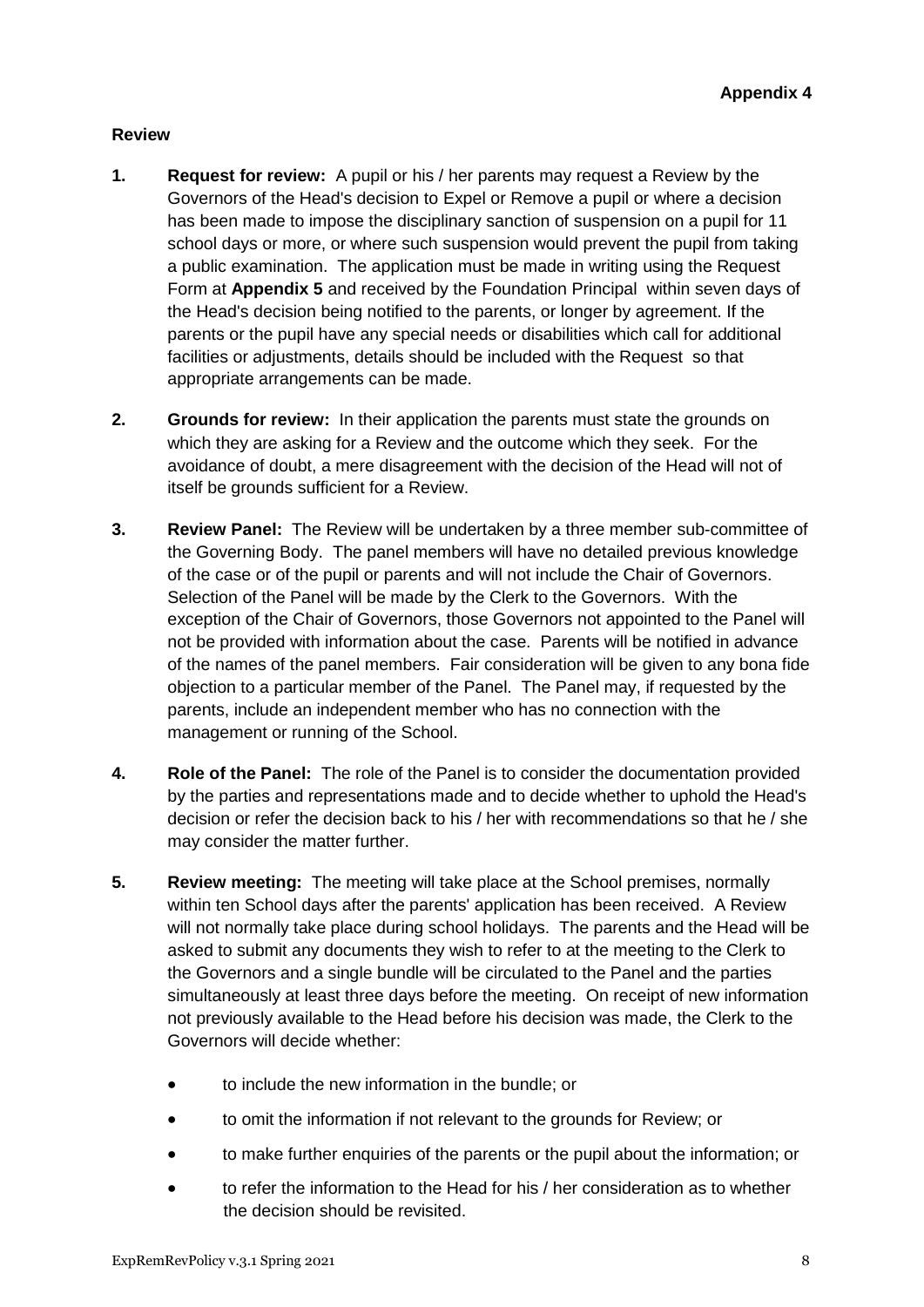A Review meeting is a private procedure and all those who are concerned in it are required to keep its proceedings confidential, subject to law. The requirement is without prejudice to the parties' right to refer to the Panel's decision in any subsequent legal proceedings.

- **6. Attendance:** Those present at the Review meeting will normally be:
	- members of the Review Panel and an appointed Clerk
	- the Head and any relevant member of staff whom the pupil or his / her parents have asked should attend and whom the Head considers should attend in order to secure a fair outcome
	- the pupil together with his / her parents and, if they wish, a member of the School staff who is willing to speak on the pupil's behalf. If the complaint concerns the behaviour of the parents, the pupil will not be expected to attend. The parents may be accompanied by a friend or relation. The meeting is not a legal proceeding and so legal representation is not necessary. The Clerk to the Governors must be given seven days' notice if the friend or relation is legally qualified and the parents should note that the Review Panel will wish to speak to the parents directly and this person will not be permitted to act as an advocate or address the meeting unless invited to do so by the Chair of the Panel.
- **7. Conduct of meeting:** The meeting will be chaired by one member of the Review Panel and will be conducted in a suitable room and in an informal manner. All statements made at the meeting will be unsworn. The meeting will not be recorded but the Clerk will be asked to keep a hand-written minute of the main points which arise at the meeting. All those present will be entitled, should they wish, to write their own notes. The meeting will be directed by the Chair who will conduct it so as to ensure that all those present have a reasonable opportunity of asking questions and making appropriate comment. Everyone is expected to show courtesy, restraint and good manners. Any person who is dissatisfied with any aspect of the way the meeting is conducted must say so before the proceedings go any further and his / her comments will be minuted. The Chair may at his / her discretion adjourn or terminate the meeting. If the meeting is terminated, the original decision will stand.
- **8. Procedure:** The Head will provide the parents with a copy of the current Review procedure if requested. The Panel will consider each of the points raised by the pupil or his / her parents and any documentation they wish to rely on so far as relevant to:
	- **whether the decision was fair procedurally and / or substantively** whether the facts of the case were sufficiently proved and an appropriate procedure followed when the decision was taken to Expel or Remove the pupil. The civil standard of proof, namely, "the balance of probability", will apply and
	- **whether the sanction was proportionate**  that is whether it was warranted in respect of the breach of discipline or the other events that are found to have occurred and to the legitimate aims of the School 's policy in that respect.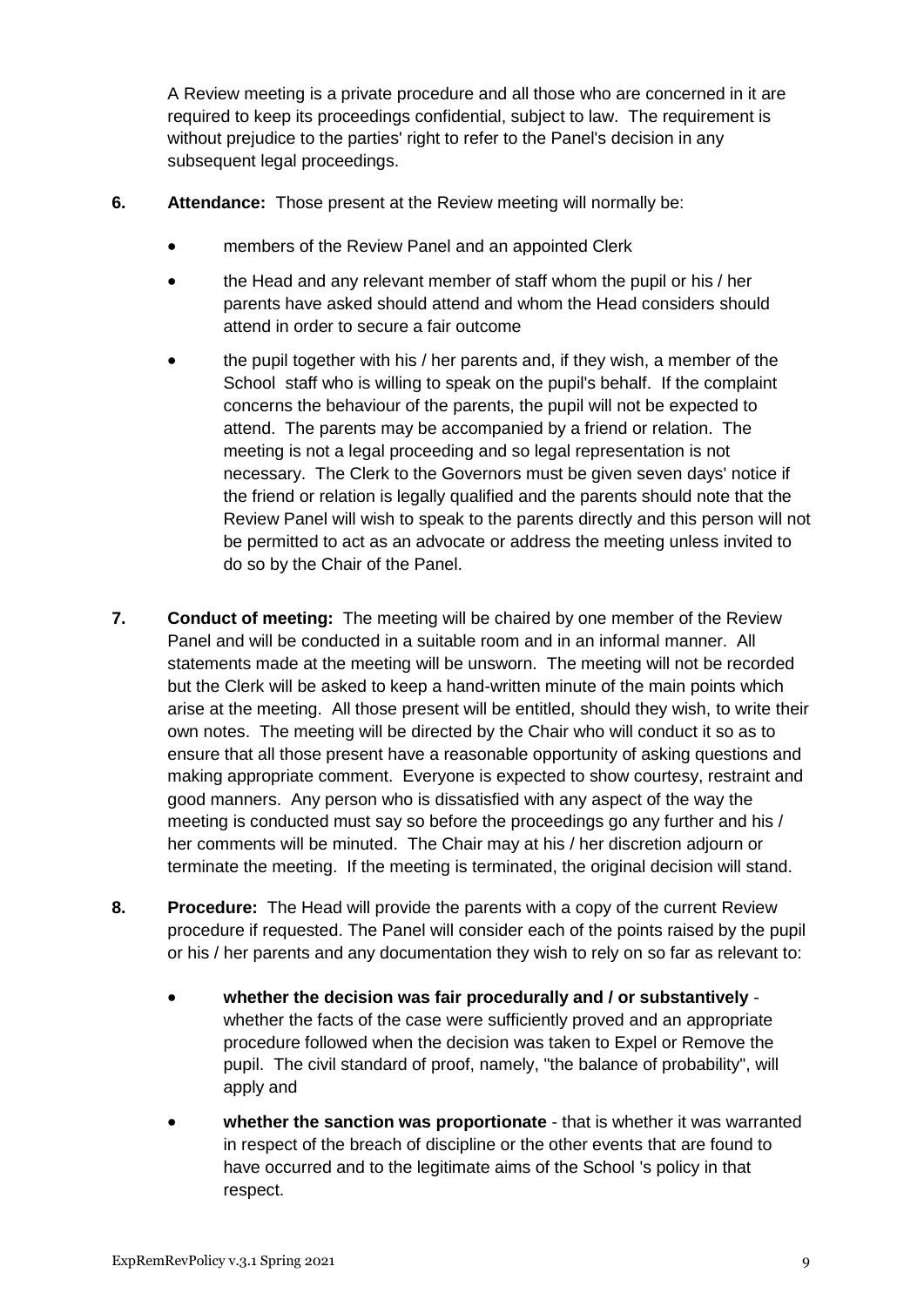The requirements of natural justice will apply. If for any reason the pupil or his / her parents are dissatisfied with any aspect of the meeting they must inform the Chair at the time and ask the Clerk to note their dissatisfaction and the reasons for it.

**9. Decision:** When the Chair decides that all issues have been sufficiently discussed and if by then there is no consensus, he / she may adjourn the meeting; alternatively the Chair may ask those present to withdraw while the Panel considers its recommendations. The Panel's decision and any recommendations will be notified in writing, with reasons, to the Head and the parents by the Chair of the Review Panel or the Chair of Governors within three days of the meeting. The Head will provide his / her response to those recommendations, if appropriate, in writing within 24 hours. In the absence of a significant procedural irregularity, the Head's decision will then be final.